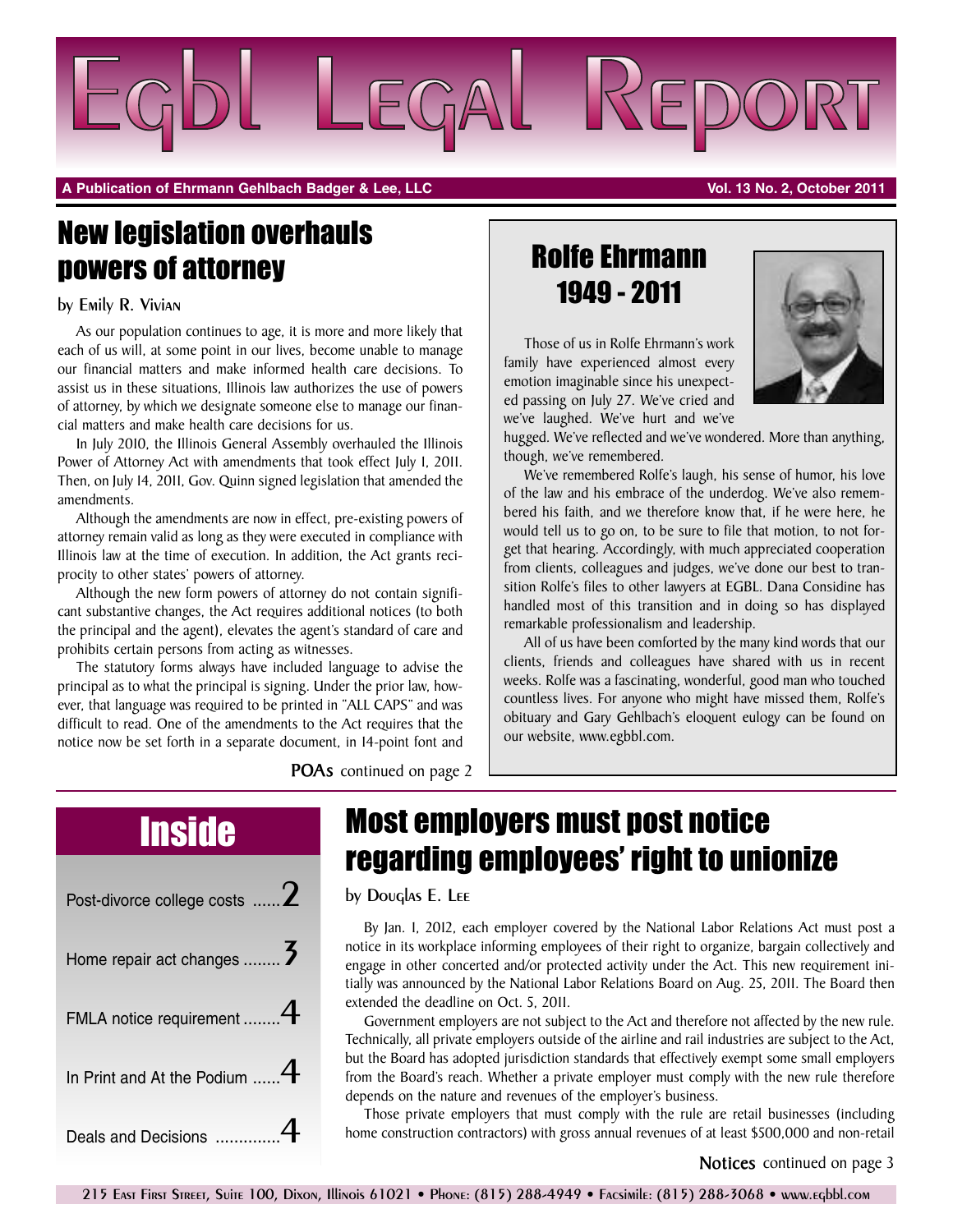## Allocation of college expenses often raises issues after divorce

by Darla A. Foulker

As high school seniors begin to explore whether and where they might continue their educations, parents find themselves wondering how they are going to afford college expenses. Many divorced parents do not realize that under Illinois law they – or even a parent who never married the child's other parent – can request assistance from the other parent to help pay those expenses.

The Illinois Marriage and Dissolution of Marriage Act allows a court to allocate posthigh school educational expenses among divorced or unmarried parents until the child receives his or her first baccalaureate degree. Under the Act, these expenses include room, board, dues, tuition, transportation, books, fees, living expenses and medical and health insurance expenses.

While the Act itemizes what is included in educational expenses, it does not provide any firm guidelines with regard to allocating those expenses. In determining whether to require the payment and allocation of educational expenses, the court is required to "consider all relevant factors that appear reasonable and necessary." More specifically, the statutory factors to be included in the court's analysis



are (1) the financial resources of both parents, (2) the standard of living the child would have enjoyed had the marriage not been dissolved, that is, whether the child's college expenses would have been paid by his or her parents had they stayed married, (3) the financial resources of the child and (4) the child's academic performance. As more and more cases involving college expenses are being litigated, courts also have begun considering factors such as private versus public school tuition, in-state versus out-of-state tuition and the child's reasoning behind his or her school of choice.

If children are not college-age when the

parents divorce, the issue of educational expenses is often reserved for future ruling. If the issue is reserved or not addressed at all in the parents' divorce, the parent seeking assistance with college expenses should file his or her request with the court well in advance of the first tuition bill actually being incurred. Failure to do so could result in the request for assistance being barred by the court as untimely.

A child hoping to go to college should apply for scholarships and financial aid as soon as possible so that this information also can be considered by the court. Courts generally agree that a child should take some financial responsibility for his or her education and lessen the parents' financial burden with regard to his or her educational expenses. A child considering college therefore might want to find part-time employment in order to reduce the amount of student loans that are necessary to satisfy his or her share.

If educational expenses are ordered payable, the student is required to sign all consents necessary for the educational institution to provide the supporting parent(s) access to the child's academic transcripts, records and grade reports.



## **POAS** . . .

Continued from page 1

### not in "ALL CAPS."

In addition to the notice to the principal, the power of attorney for property also now includes a notice to the agent. Because the standard of care is elevated under the Act from requiring an agent to use due care to requiring an agent to "act in good faith for the benefit of the principal using due care, competence, and diligence," the General Assembly believed the agent should have some direction as to his or her duties, which direction is provided in the notice.

The updated statutory forms also revoke all prior powers of attorney, but only if the form revocation language is used. However, a further amendment defines "excluded power of attorney" and provides that certain portions of the Act do not apply to an excluded power of attorney, such as the provisions concerning the standard of care and recordkeeping. Importantly, an excluded power of attorney is *not* revoked by executing a subsequent power of attorney and may be revoked only by the mechanism provided in that power of attorney or by a written instrument signed by the principal and agent specifically referring to the excluded power of attorney.

The appointment of multiple or co-agents is still prohibited under both statutory forms. However, non-statutory powers of attorney now are expressly recognized under the Act, and co-agents may be appointed through the use of a non-statutory power of attorney. However, a non-statutory power of attorney for property must now be notarized as well as attested by at least one witness to the principal's signature. As amended, the Act excludes certain persons (for example, the attending physician and the principal's spouse) from validly acting as witnesses.

In an attempt to provide assurance to those individuals or entities relying on a power of attorney that the power of attorney has not been revoked or amended, the Act now includes a form for Agent's Certification and Acceptance of Authority. The Act also provides a Successor Agent's Certification and Acceptance of Authority, by which a successor agent can certify that the event triggering the succession of agency has occurred and certifying that the successor agent is acting and has accepted the authority.

Powers of attorney are valid only while a person is living and thus are an essential part of almost all estate plans. Although powers of attorney executed prior to July 1, 2011, continue to be valid (assuming they were executed pursuant to the law in effect at the time of execution), powers of attorney – like wills, trusts and other estate planning documents – should be reviewed regularly to ensure that they both comply with current law and accurately express the principal's wishes.

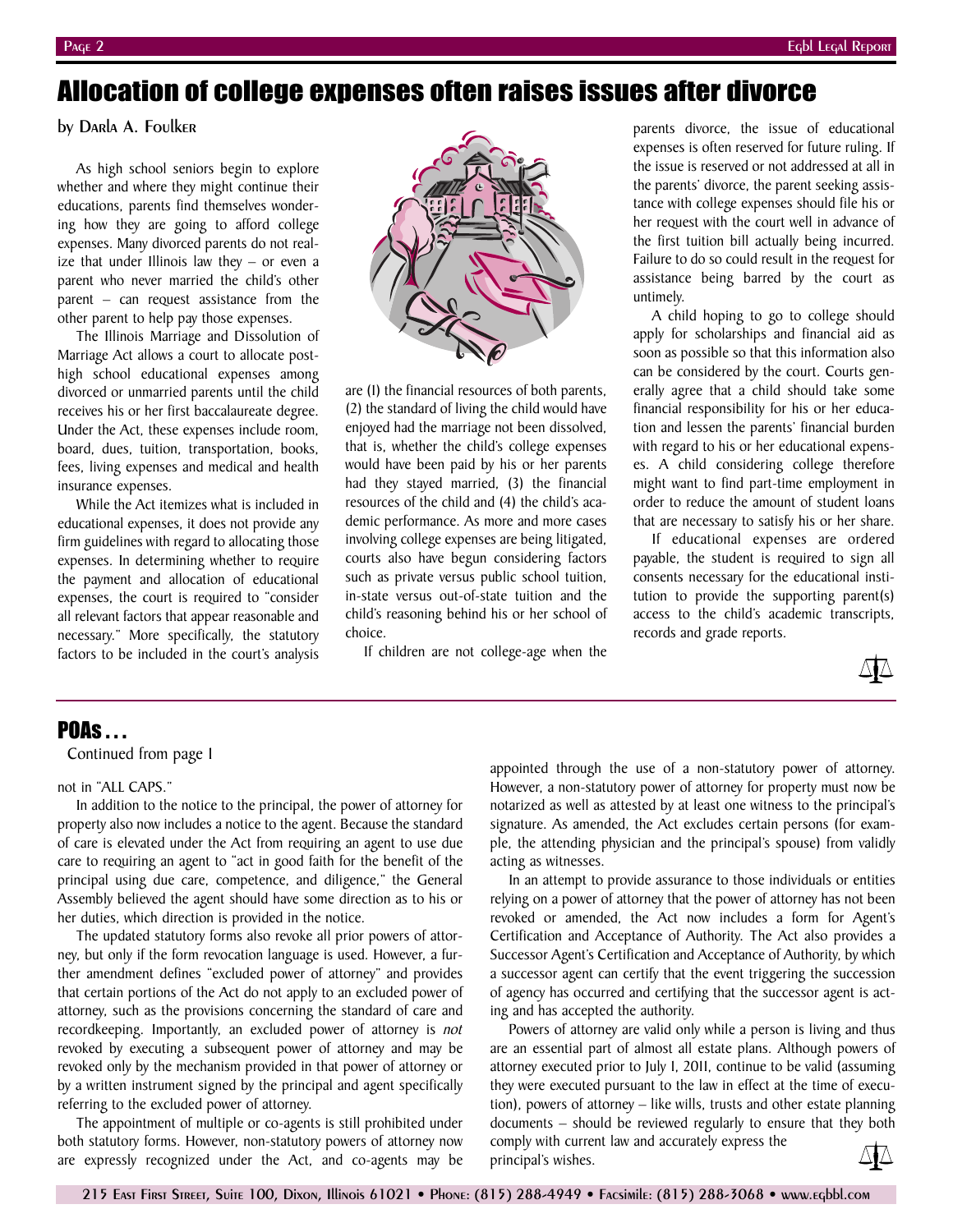# State law governing home repairs continues to evolve

by Megan G. Heeg

Since 2000, contractors, consumers and courts have struggled to understand and interpret the Illinois Home Repair and Remodeling Act. Generally, the Act was passed to require contractors performing home repairs and remodeling to obtain signed written contracts from homeowners for work over \$1,000 and to provide homeowners a pamphlet entitled "Home Repair: Know Your Consumer Rights."

Applying the Act in the real world, however, proved difficult. The Illinois General Assembly therefore has amended the Act several times, including twice in the last two years.

Amendments that took effect July 12, 2010, provide benefits to both homeowners and contractors. One of the amendments provides a homeowner the right to sue under the Consumer Fraud and Deceptive Business Practices Act if the homeowner suffers actual damages because of a contractor's violation of the Act. This change gives the homeowner broader legal protection than otherwise would be available. In addition, if the homeowner's fraud claim is successful, the homeowner can recover attorney's fees and, in appropriate cases, punitive damages.

The primary benefit for contractors in the July 2010 amendments is a change that effectively overruled a 2006 Illinois court decision that had barred contractors from recovering any amount from homeowners – no matter the quality or the amount of the work – if the contractor failed to provide the written contract required by the Act. The Illinois Supreme Court recently has interpreted the 2010 amendments and has held that the Act now does not render oral contracts unenforceable or prevent contractors from recovering the fair value of their work.

Another set of amendments to the Act will take effect Jan. 1, 2012. These amendments provide, among other things:

- If the home repair and remodeling contract offers to pay the contractor from the proceeds of an insurance policy, the consumer must be given the right to cancel the contract under certain circumstances if the insured is notified that all or any part of the claim is not a covered loss under the policy. Further, this type of home repair contract must contain a statement that outlines the insured's rights to cancel the contract and must include an "easily detachable" "Notice of Cancellation" that is provided to the homeowner at the time the contract is executed;
- a contractor offering home repair or remodeling services may not advertise or promise to pay or rebate any portion of an insurance deductible as an inducement to the sale;
- **■** if the home repair or remodeling work includes roofing work, the contractor's name and state roofing license number must be included on any contracts, bids and advertisements and
- a contractor offering certain home repair or remodeling services may not offer to represent the homeowner on any claim for insurance, nor may the contractor call in or file an insurance claim on the insured's behalf in connection with a claim for the "repair or

replacement of roof systems or the performance of any other interior or exterior repair, replacement, construction or reconstruction work."

Although aspects of the Act have been moving targets in recent years, it appears the legislature and courts have reached a consensus concerning how the Act should be applied. Because the Act covers most home repair and remodeling contracts, contractors and consumers should be familiar with the Act's requirements.

Notices . . .

Continued from page 1

businesses that have gross annual revenues of at least \$50,000 and/or at least \$50,000 of purchases of out-of-state goods or services. Businesses that do not fit neatly into either the retail or non-retail category have their own revenue thresholds. While those miscellaneous categories are too numerous to list here, some of local interest are apartment houses (\$500,000), architects (\$50,000), communications media (\$100,000), child care centers (\$250,000), nursing homes (\$100,000), hotels and motels (\$500,000), law firms (\$250,000) and restaurants (\$500,000).

The notice is required to be posted in conspicuous locations in the workplace, including all places where notices to employees concerning personnel rules and policies are posted. The notice informs employees that they have the right to organize and form a union; bargain collectively; discuss wages, terms of employment or union organizing with their coworkers or a union; raise work-related issues with their employer or a government agency and engage in strikes and/or picketing. The notice also informs employees that they have the right not to engage in any of these activities.

The Board will provide copies of the notice at no cost beginning on or about Nov. 1, 2011. Employers also may download the notice from the Board's website and print it on 11 x 17 inch paper. Employers also must post the notice on their company website or Intranet site if personnel policies are customarily posted electronically. An employer must post the notice in another language if at least 20 percent of the employees are not proficient in English and speak the other language.

Failure to comply with the new rule will be treated as an unfair labor practice under the Act, and non-compliance may be used to justify tolling the statutory six-month statute of limitations period with regard to other violations. Additionally, although the penalty for non-compliance does not include a fine, it is anticipated that an employer's failure to post the required notice may be used as evidence of union animus during the processing of other, unrelated unfair labor practice charges.